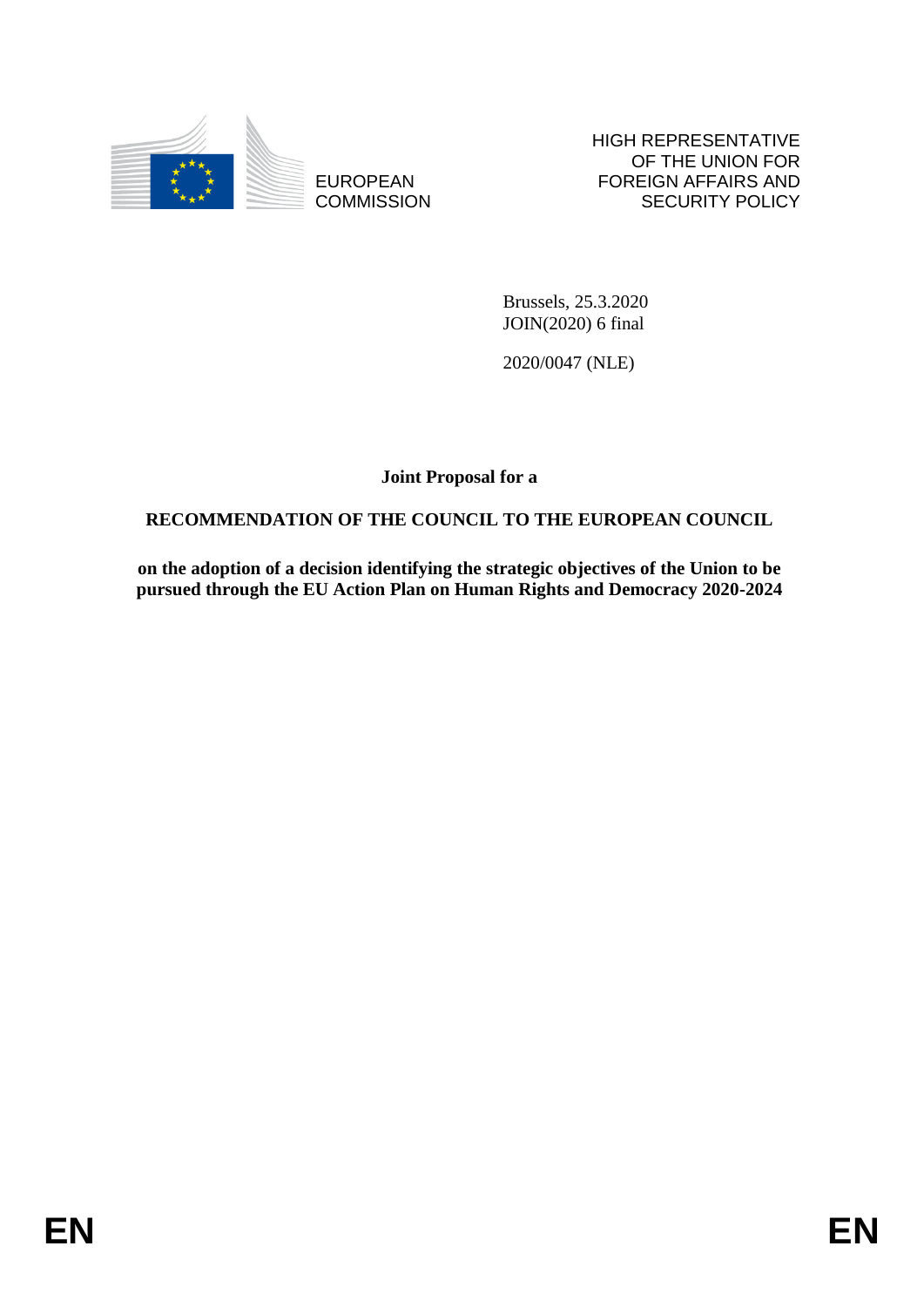### **EXPLANATORY MEMORANDUM**

- 1. External action by the Union shall pursue the objectives set out in Article 21 of the Treaty on European Union as regards democracy, the rule of law, the universality and indivisibility of human rights and fundamental freedoms.
- 2. To that end, the Commission and the High Representative propose to the Council to recommend to the European Council the adoption of a European Council Decision identifying the strategic interests and objectives of the Union pursuant to Article 22 (1) of the Treaty on European Union through the EU Action Plan on Human Rights and Democracy 2020-2024. This decision shall be without prejudice to the distribution of competences and the decision-making procedures under the Treaties. It shall in particular not affect the qualified majority voting where it currently applies.
- 3. The Action Plan identifies the objectives to be pursued and the concrete measures that should be taken to implement the Action Plan. The adoption of a Decision by the European Council would provide the framework to enable the identification of concrete proposals for actions or positions to be taken by the Union in the implementation of its objectives on Human Rights and Democracy and facilitate the identification of the means to be dedicated to those objectives by the Union and the Member States.